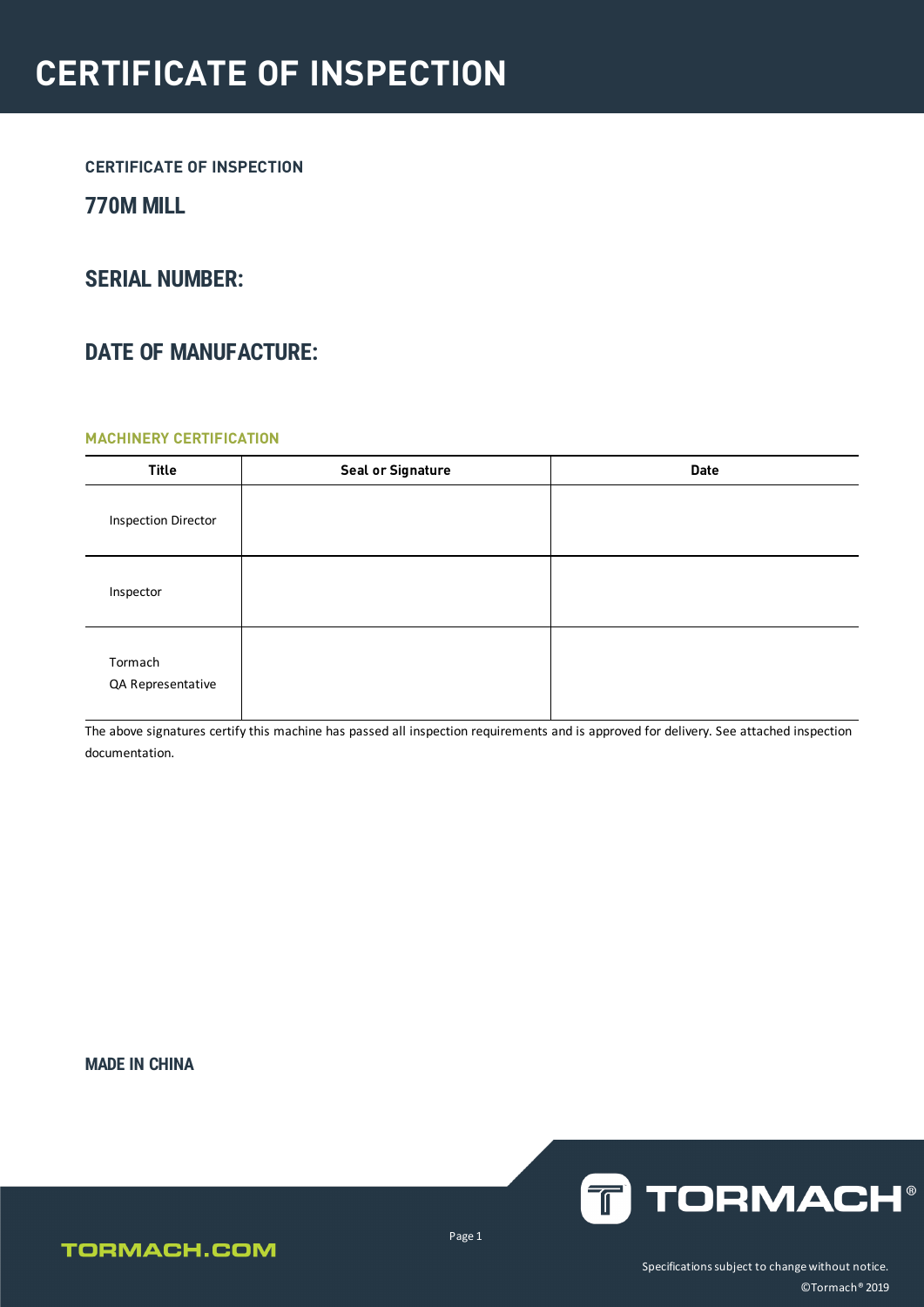#### **QA 1: PRECISION INSPECTION**

| No.            | <b>Inspection Item</b>         |                                                                                                                      | Tolerance (mm)                                                                                                                                                            | Actual (mm) |
|----------------|--------------------------------|----------------------------------------------------------------------------------------------------------------------|---------------------------------------------------------------------------------------------------------------------------------------------------------------------------|-------------|
| G <sub>1</sub> | Perpendicularity of X-Y motion |                                                                                                                      | 0.04/200                                                                                                                                                                  |             |
| G <sub>2</sub> | b<br>а                         | Parallelism of axis motion to the table surface<br>a: With respect to Y-axis<br>b: With respect to X-axis            | a: Within<br>measure length<br>of 100: 0.04/100<br>b: Within random<br>measure length<br>of 200: 0.03/200<br>Within the total<br>travel length:<br>≤400 0.04 >400<br>0.06 |             |
| G <sub>3</sub> |                                | Spindle radial runout<br>a: <10 mm below spindle face<br>b: 100 mm below spindle face                                | a: 0.02<br>b: 0.03                                                                                                                                                        |             |
| G4             |                                | Spindle float within cartridge with respect to Z motion                                                              | 0.015                                                                                                                                                                     |             |
| G <sub>5</sub> | b<br>а<br>□                    | Perpendicularity of spindle head to table surface<br>a: With respect to Y-axis<br>b: With respect to X-axis          | a: 0.035/150<br>b: 0.035/150                                                                                                                                              |             |
| G <sub>6</sub> | b<br>а                         | Perpendicularity of centerline of spindle to table surface<br>a: With respect to Y-axis<br>b: With respect to X-axis | a: 0.04/200<br>b: 0.04/200                                                                                                                                                |             |
| G7             | b<br>а<br>с                    | Lost motion of linear axes<br>a: X-axis<br>b: Y-axis<br>c: Z-axis                                                    | a: 0.025<br>b: 0.025<br>c: 0.035                                                                                                                                          |             |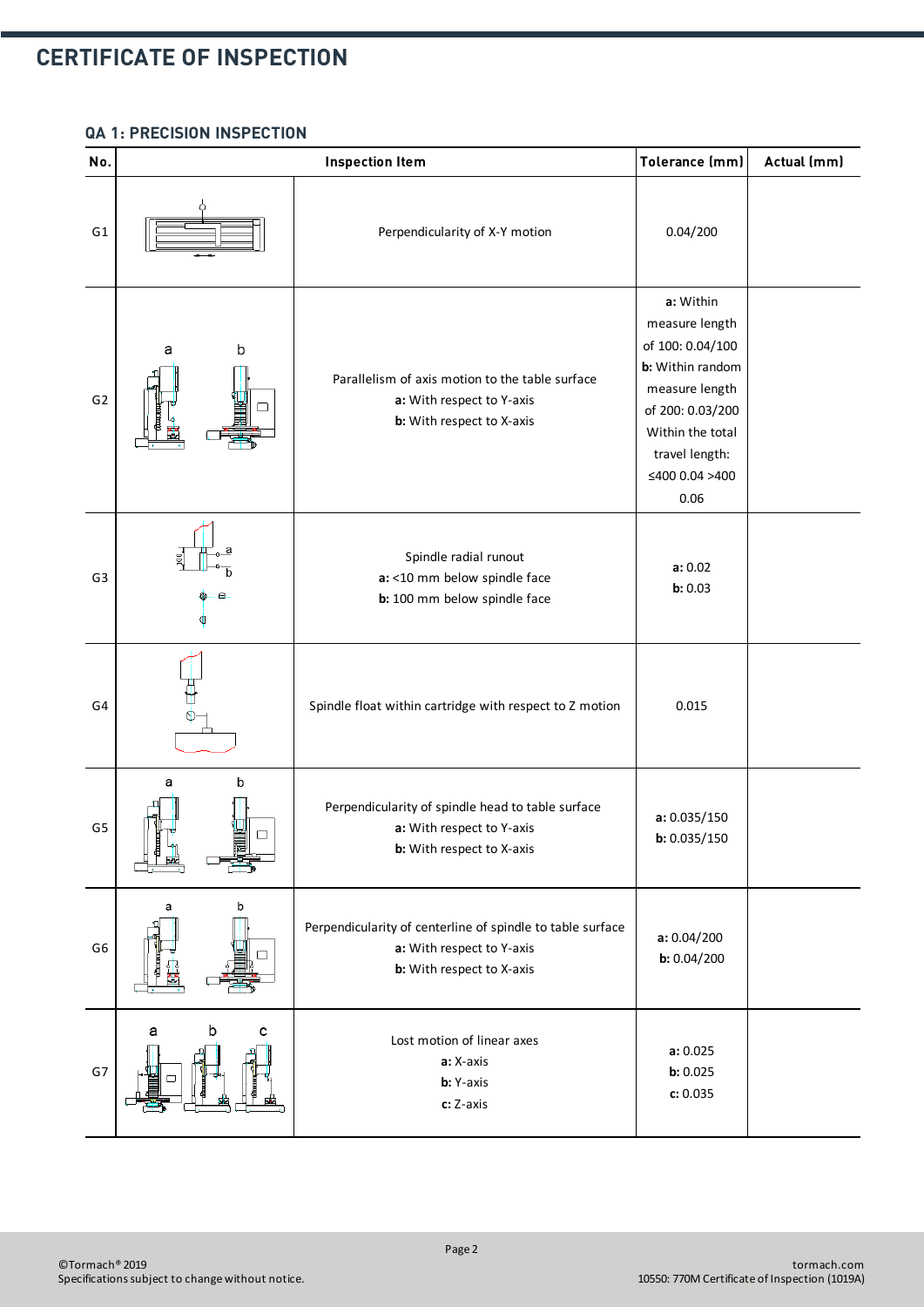| No. | <b>Inspection Item</b>              |                                                                                                                                                                                                                                                                                                                                                                                                                                                         | Tolerance (mm)                                  | Actual (mm) |
|-----|-------------------------------------|---------------------------------------------------------------------------------------------------------------------------------------------------------------------------------------------------------------------------------------------------------------------------------------------------------------------------------------------------------------------------------------------------------------------------------------------------------|-------------------------------------------------|-------------|
| G8  | b<br>а<br>с                         | 0.02<br>Axis repeatability                                                                                                                                                                                                                                                                                                                                                                                                                              |                                                 |             |
| G9  | j:1 j:2<br>j=l∲<br>j:2<br>i=2<br>j. | Positioning accuracy, to be completed with laser<br>interferometer. One machine is selected for each<br>production batch (or each 20 machines produced,<br>whichever is fewer). If the selected machine does not<br>meet specification, then all machines in production batch<br>must be completely inspected. If the selected machine<br>does meet specification, all other machines in the<br>production batch will be reported as not selected (NS). | 0.03/200                                        |             |
| G10 |                                     | Parallelism of center T-slot to X-motion                                                                                                                                                                                                                                                                                                                                                                                                                | At any measuring<br>length of 200:<br>0.015/200 |             |
| G11 |                                     | Flatness of spindle face                                                                                                                                                                                                                                                                                                                                                                                                                                | 0.02                                            |             |
| G12 |                                     | Lateral displacement of work table to external load < 300<br>N                                                                                                                                                                                                                                                                                                                                                                                          | 0.04                                            |             |
| G13 | TTS R8 Adapter<br>19mm Shaft        | Projection of TTS R8 collet past spindle face when<br>drawbar is tightened around 19.05 mm shaft                                                                                                                                                                                                                                                                                                                                                        | 0.8 minimum<br>1.4 maximum                      |             |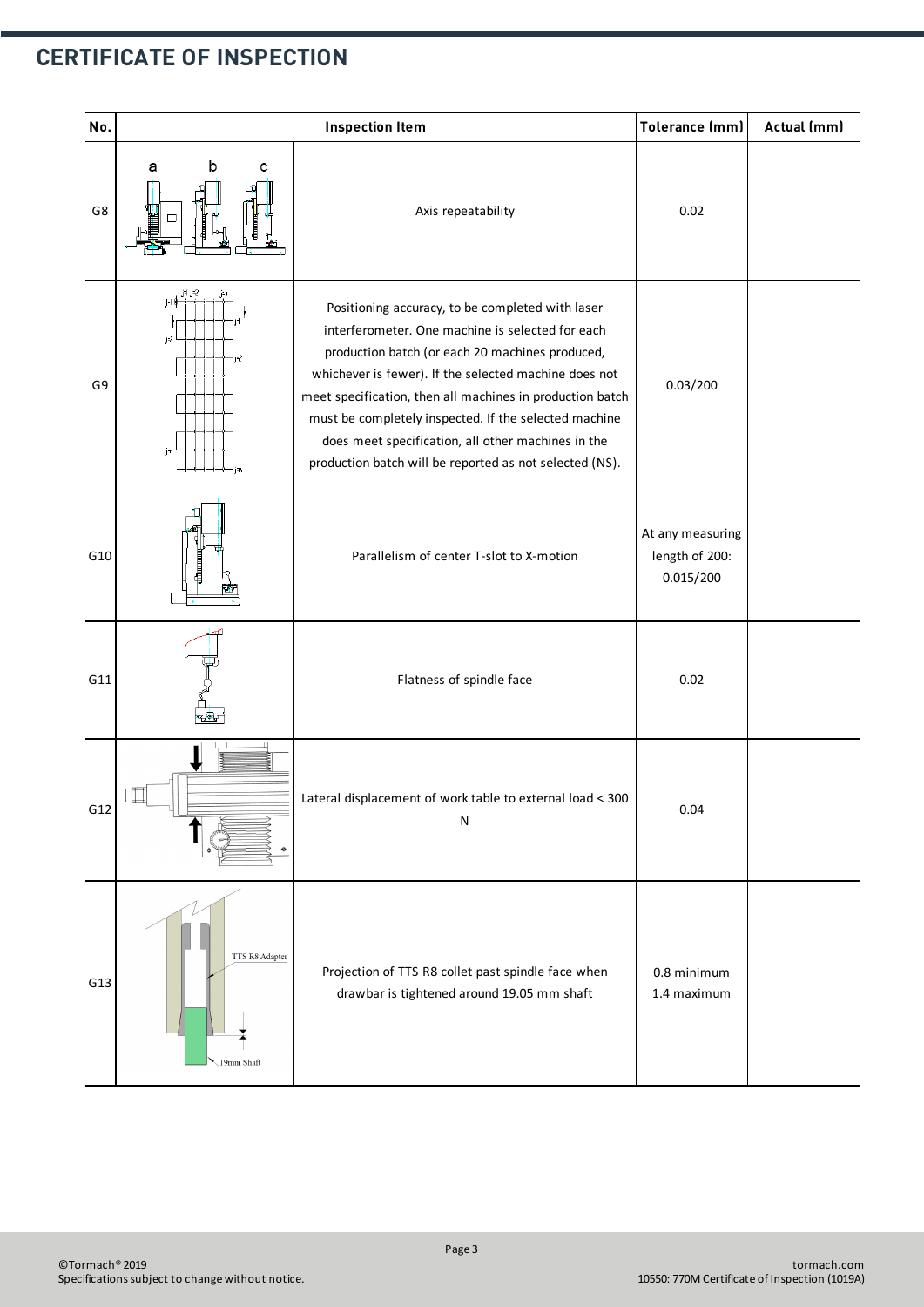| No.       |             | <b>Inspection Item</b>                                                                                                                                                                                                                                                                                                                                                                                                                                                                                                                                                  |                                      |  |
|-----------|-------------|-------------------------------------------------------------------------------------------------------------------------------------------------------------------------------------------------------------------------------------------------------------------------------------------------------------------------------------------------------------------------------------------------------------------------------------------------------------------------------------------------------------------------------------------------------------------------|--------------------------------------|--|
| <b>P1</b> | м<br>N<br>H | Milling accuracy:<br>a: Flatness of surface M<br><b>b:</b> Parallelism of surface M to surface E<br>c: Perpendicularity of surface P to surface M, and surface<br>N to surface P<br>One machine is selected for each production batch (or<br>each 20 machines produced, whichever is fewer). If the<br>selected machine does not meet specification, then all<br>machines in production batch must be completely<br>inspected. If the selected machine does meet<br>specification, all other machines in the production batch<br>will be reported as not selected (NS). | a: 0.04/150<br>b: 0.06<br>c: 0.06/50 |  |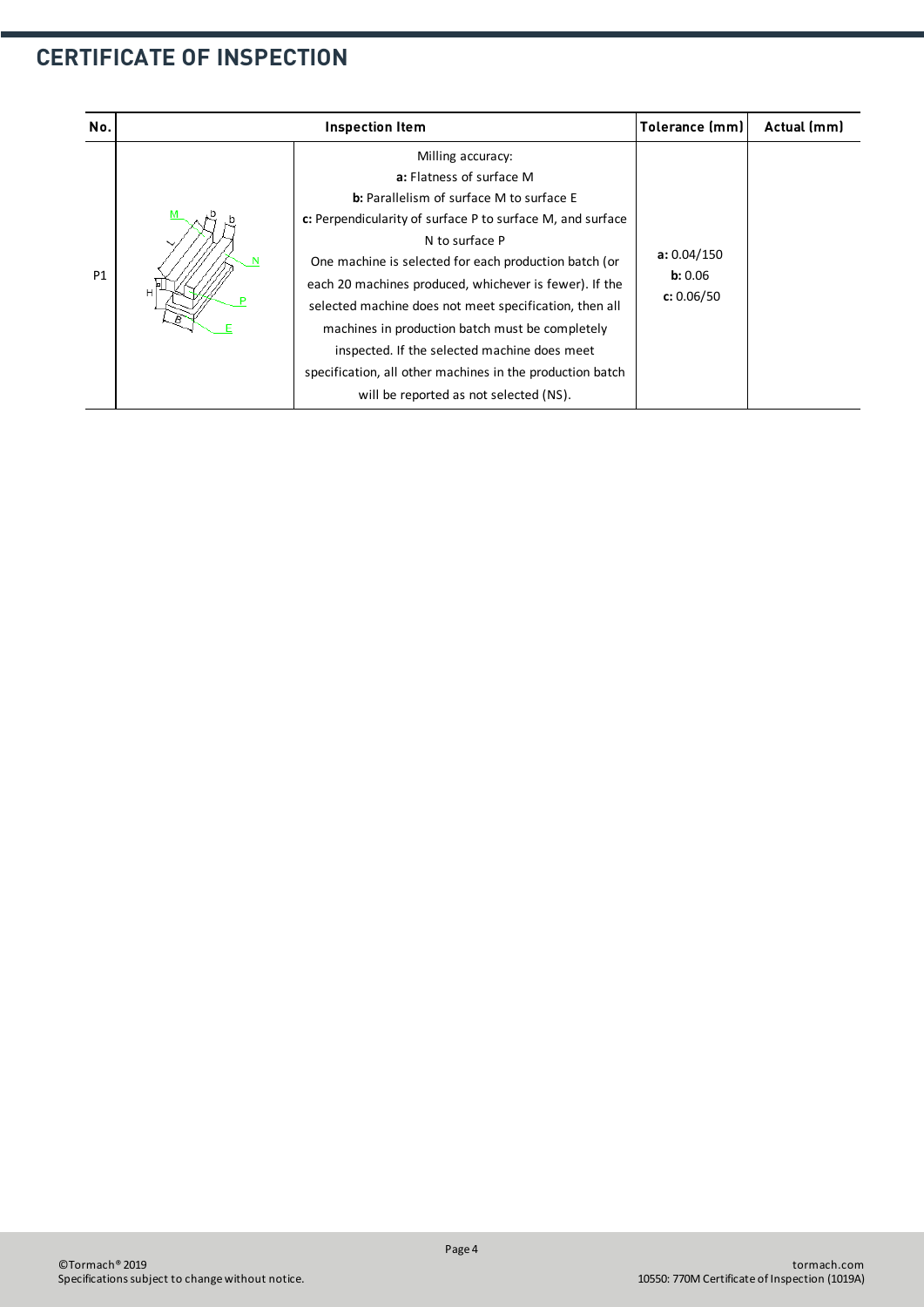#### **QA 2: FUNCTION/APPEARANCE**

| No. | <b>Test Name</b>            | <b>Description</b>                                                                                                                                                                                                                                           | Completed |
|-----|-----------------------------|--------------------------------------------------------------------------------------------------------------------------------------------------------------------------------------------------------------------------------------------------------------|-----------|
| T1  | Spindle Speed               | Validate minimum and maximum speeds.                                                                                                                                                                                                                         |           |
| T2  | Spindle Direction           | Clockwise and counterclockwise are correct.                                                                                                                                                                                                                  |           |
| T3  | Spindle Motor Drive Program | • Verify 00.011 (Machine Name) is 770<br>• Verify 00.012 (Parameter Version) is 2.02<br>• Verify 00.015 (Control Firmware Version) is<br>1.05.03<br>• Verify 00.016 (Power Firmware Version) is<br>1.05.01<br>• Verify 00.017 (User Program Version) is 7701 |           |
| T4  | Spindle Door Switch         | Spindle drive contactor opens when the spindle<br>access door is opened.                                                                                                                                                                                     |           |
| T5  | Coolant Outlet              | Coolant outlet operates under control of PathPilot<br>test controller.                                                                                                                                                                                       |           |
| T6  | <b>Safety Decals</b>        | PN 38265 Mill Safety Decals installed:<br>• General<br>• Spindle<br>Electrical<br>• Z-axis brake                                                                                                                                                             |           |
| T7  | <b>Information Decals</b>   | PN 38257 770M Information Decals installed.                                                                                                                                                                                                                  |           |
| T8  | <b>Accessory Power</b>      | • XS1 accessory power outlets operate.<br>• ATC power connector (XS10) voltage and<br>polarity verified.                                                                                                                                                     |           |
| T9  | <b>Auxiliary Power</b>      | XS3 auxiliary power outlets operate.                                                                                                                                                                                                                         |           |
| T10 | <b>Accessory Inputs</b>     | Accessory input 1 and accessory input 2 operate<br>correctly.                                                                                                                                                                                                |           |
|     | T11   X Limits              | • X limit switch operates.<br>• Limit switch flags are adjusted for 355.6 mm<br>of travel.<br>Machine table overhangs saddle by a<br>$\bullet$<br>maximum of 370 mm at the X+ limit.                                                                         |           |
|     | T12 Y Limits                | • Y limit switch operates.<br>• Limit switch flags are adjusted for 190.5 mm<br>of travel.                                                                                                                                                                   |           |
|     | T <sub>13</sub>   Z Limits  | Z limit switch operates.                                                                                                                                                                                                                                     |           |
| T14 | <b>Belt Position Change</b> | Belt position can be changed without binding or<br>collision.                                                                                                                                                                                                |           |
|     | T15 Smooth Operation        | X, Y, Z, and spindle operate without unusual noise or<br>vibration.                                                                                                                                                                                          |           |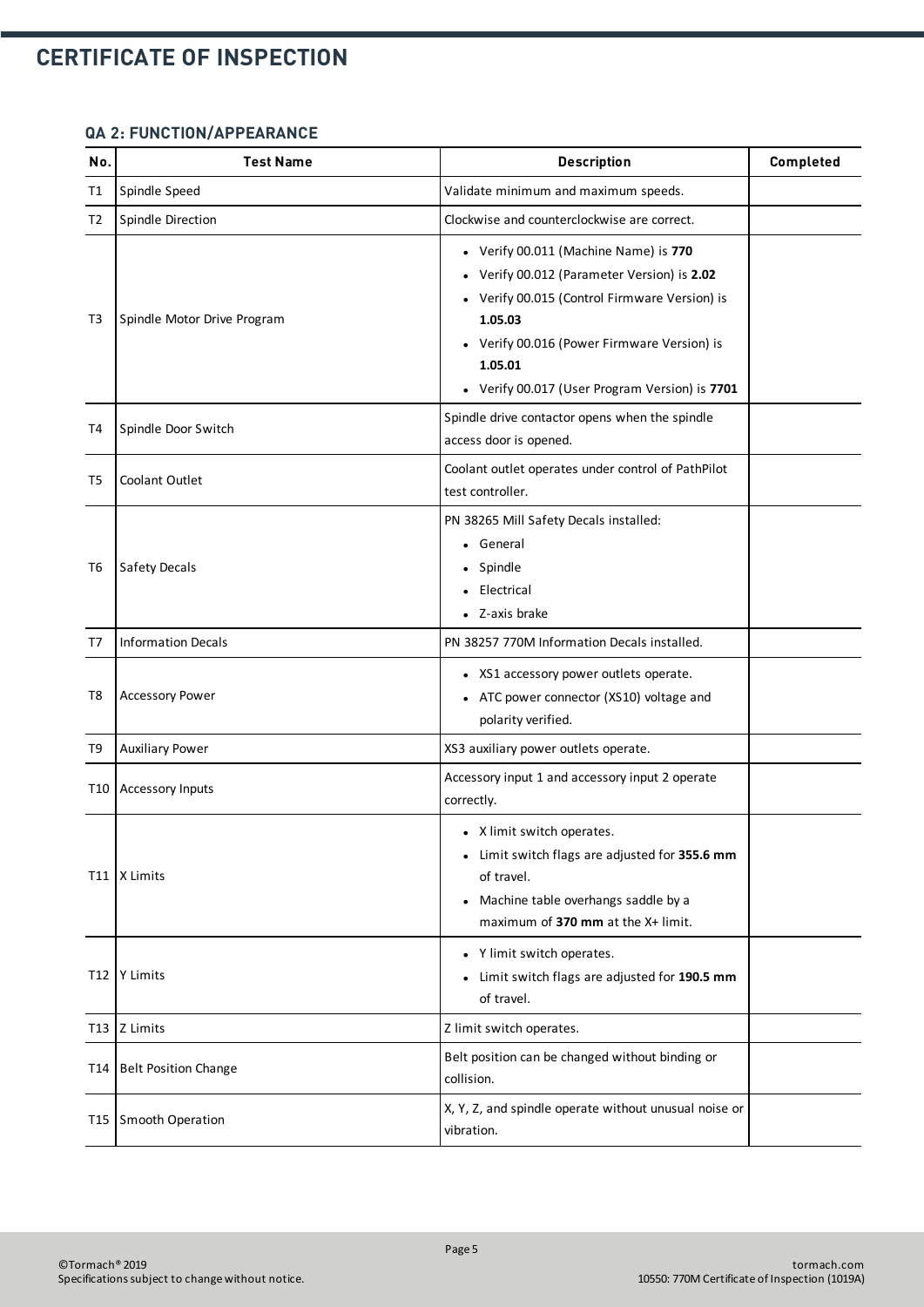| No.             | <b>Test Name</b>                                                                                                                                         | <b>Description</b>                                                                                                                    |                | Completed      |  |
|-----------------|----------------------------------------------------------------------------------------------------------------------------------------------------------|---------------------------------------------------------------------------------------------------------------------------------------|----------------|----------------|--|
| T16             | 24-Hour Test                                                                                                                                             | 24-hour run test has been completed.                                                                                                  |                |                |  |
| T17             | <b>Gib Adjusting Screws</b>                                                                                                                              | • Adjusting screws are recessed into gib<br>counterbores.<br>Gib screw adjustment is marked with paint<br>$\bullet$<br>once adjusted. |                |                |  |
| <b>T18</b>      | T-Slot of Work Table                                                                                                                                     | Width of T-slot.                                                                                                                      |                |                |  |
| T <sub>19</sub> | Test resistance from 100/N and 101 on the mains<br>cable to the machine ground<br>Test continuity of mains cable ground to the machine<br>ground points. | If the test result is zero, the machine must be<br>repaired.<br>If there is no continuity, the machine must be<br>repaired.           |                |                |  |
|                 | <b>Machine Fuses</b>                                                                                                                                     | Verify the installation of the following fuses:                                                                                       |                |                |  |
|                 |                                                                                                                                                          | <b>XFM1 Transformer</b>                                                                                                               | F1             | 5A, Slow Blow  |  |
|                 |                                                                                                                                                          | <b>BUS1 DC-BUS Board</b>                                                                                                              | F1             | 8A             |  |
|                 |                                                                                                                                                          |                                                                                                                                       | F <sub>2</sub> | <b>8A</b>      |  |
|                 |                                                                                                                                                          |                                                                                                                                       | F <sub>3</sub> | <b>8A</b>      |  |
|                 |                                                                                                                                                          |                                                                                                                                       | F <sub>4</sub> | 8A             |  |
| T <sub>20</sub> |                                                                                                                                                          |                                                                                                                                       | F <sub>5</sub> | Empty          |  |
|                 |                                                                                                                                                          |                                                                                                                                       | F <sub>6</sub> | 10A, Slow Blow |  |
|                 |                                                                                                                                                          |                                                                                                                                       | F7             | Empty          |  |
|                 |                                                                                                                                                          |                                                                                                                                       | F <sub>8</sub> | <b>5A</b>      |  |
|                 |                                                                                                                                                          |                                                                                                                                       | F1             | 3A, Slow Blow  |  |
|                 |                                                                                                                                                          | <b>ECM1 Control Board</b><br>F <sub>2</sub><br>Empty                                                                                  |                |                |  |
| T21             | Machine Fit and Finish                                                                                                                                   | Machine fit and finish meets Tormach's standards.                                                                                     |                |                |  |